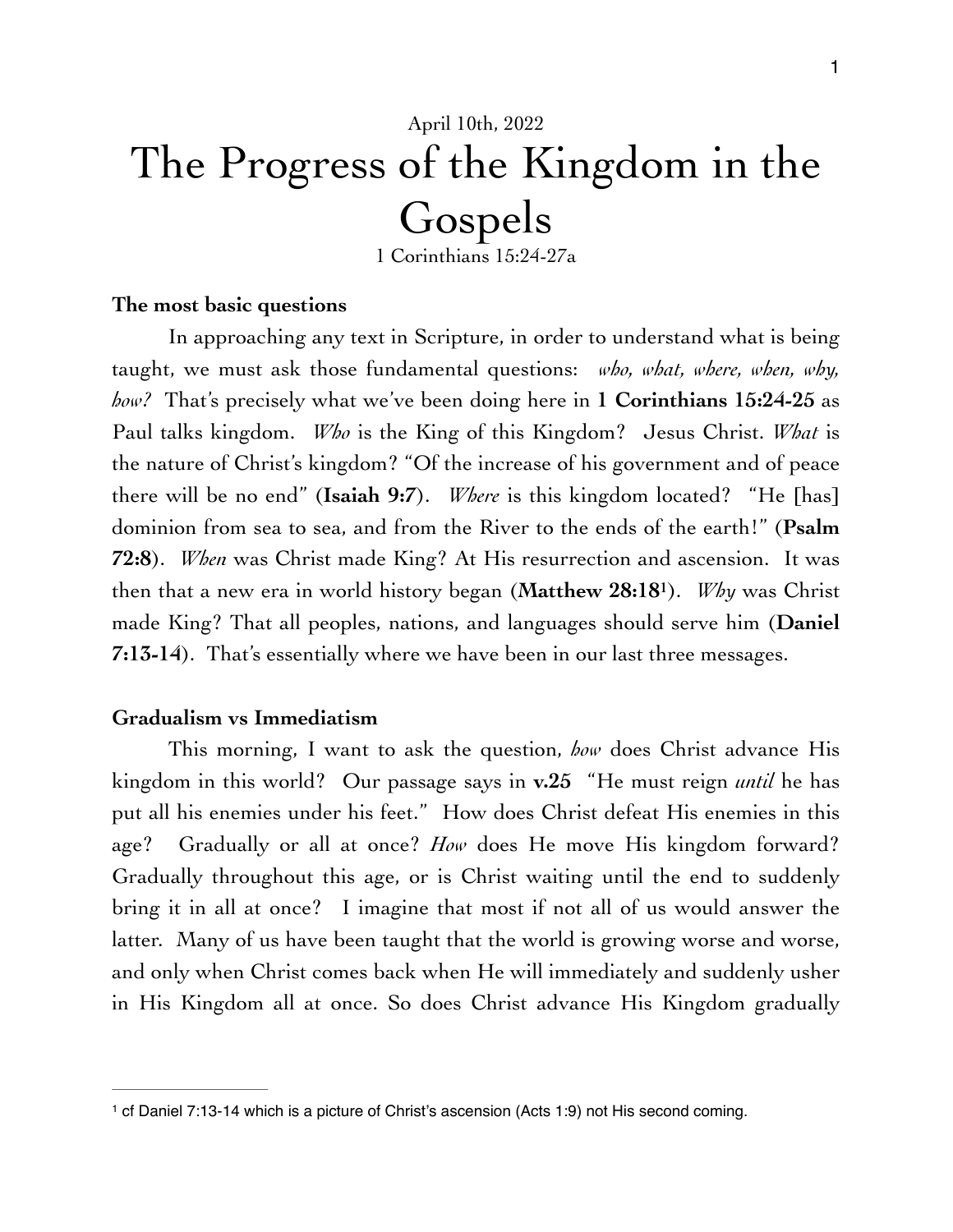throughouthistory or all at once at the end?<sup>[2](#page-1-0)</sup> This morning we turn to the gospels to see what the NT authors say about how Jesus' kingdom advances in this age.

## <span id="page-1-2"></span>*The Big Idea…*

The gospels tell a story of Jesus' Kingdom progressively increasing in history such that the mustard seed becomes a tree, and the whole lump is leavened

**ZOur Doctrine ZOur Duty ZOur Delight** 

## I. Our Doctrine

## **The Kingdom in Matthew at 30,000 feet**

<span id="page-1-3"></span>Please turn with me Matthew 1. Now Matthew primarily had the Jews in mind as his audience when he wrote this book. It has a very Jewish flavor to it, and the emphasis of his gospel is that Jesus as  $King.^3$  $King.^3$  I counted 62 passages

<span id="page-1-0"></span><sup>&</sup>lt;sup>2</sup>Well there is a sense in which both are true. There are in fact three stages of progress in many of God's works. For instance Scripture says **1)** we *have been* saved [past tense] at the moment of justification (**2 Timothy 1:9**); **2)** we are *being saved* [present tense] more and more from sin and enabled to live more and more to righteousness (**1 Corinthians 15:2**); and **3)** we *will be* saved finally from the wrath of God on the day of Christ Jesus (**Romans 5:9-10**). Christ's Kingdom takes this same three stage approach: First, Christ was given the Kingdom **legally** on the day of His ascension (**Acts 2:29-26**). Secondly, Christ is **progressively** advancing His Kingdom in this age (**Isaiah 9:7**). Thirdly, Christ will finally usher in His full Kingdom at His second coming when history is concluded (**Revelation 20:10-15**). See Kenneth L. Gentry Jr., He Shall Have Dominion 3rd Edition, (Chesnee, SC.,: Victorious Hope Publishing, 2021), pg. 2; David Chilton, *Paradise Restored: A Biblical Theology of Dominion,* (Horn Lake, MS.,: Dominion Press, 2007), pg. 24

<span id="page-1-1"></span><sup>&</sup>lt;sup>3</sup>There are different emphases that the gospel writers make in their writings. I've heard it put like this: Matthew presents Jesus as the King; Mark presents Jesus as the Servant come to seek and save the lost; Luke presents Jesus as the Son of Man; and John presents Jesus as the Son of God.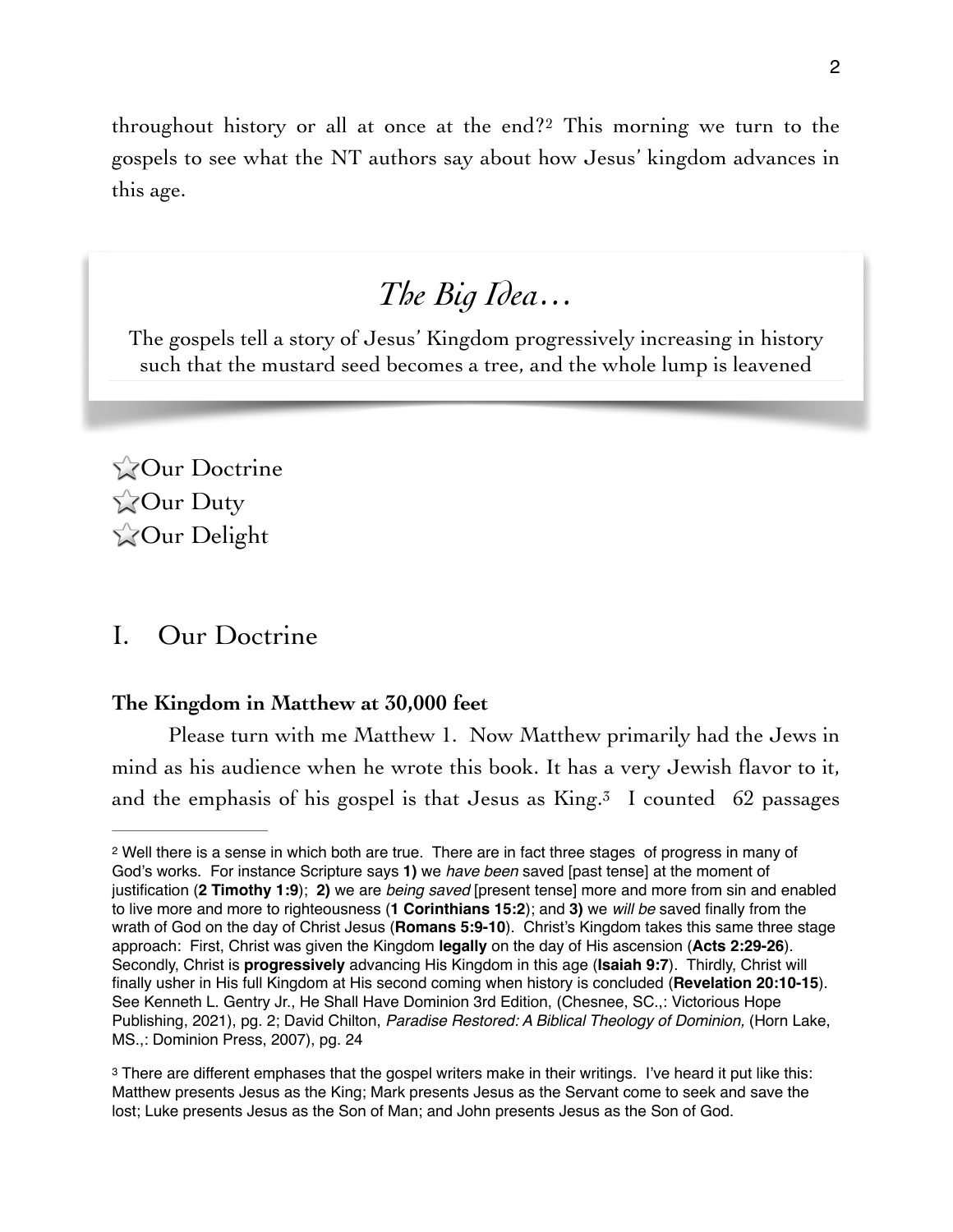that speak to Jesus as King, or refer to His Kingdom. Let's consider but a small sampling. Now we are going to go over this rapid fire. The point here is be able to see the emphasis of Jesus's Kingdom from 30,000 ft.

**Matthew 1:1** "The book of the genealogy of Jesus Christ, the son of *David*, the son of *Abraham.*" Why are Abraham and David mentioned as Jesus' predecessors? God told Abraham that *kings* would come from him (**Gen. 17:16**). And to David He promised that His Greater Son "…shall build a house for my name, and I will establish the throne of his *kingdom* forever" (**2 Sam. 7:13**).

This was not only the expectation of the Jewish people, but of the Gentile wise men. Look at **Matthew 2:2** they ask "Where is he who has been born *king* of the Jews?" That's why King Herod tried to kill Jesus, because he didn't want his own kingdom threatened.

Next turn to **Matthew 3**. This was the first thing that John the Baptist started preaching. Look at **v.1-2** "In those days John the Baptist came preaching in the wilderness of Judea, <sup>2</sup> Repent, for the *kingdom* of heaven is at hand."

<span id="page-2-2"></span>Look at **Matthew 4:17**. This was what Jesus preached at the beginning of His is ministry. "From that time Jesus began to preach, saying, "Repent, for the *kingdom* of heaven is at hand.["](#page-2-0)<sup>[4](#page-2-0)</sup> Consequently this was what Jesus told His disciples to preach when He first sent them out "And proclaim as you go, saying, 'The *kingdom* of heaven is at hand'" (**Matthew 10:7**)

<span id="page-2-3"></span>Nine times in His Sermon on the Mount, in **chapters 5-7**, Jesus teaches on the present reality of His Kingdom[.](#page-2-1)<sup>5</sup> Look at 6:10. He taught us that His Kingdom

<span id="page-2-0"></span>[<sup>4</sup>](#page-2-2) See Gentry pg. 220

<span id="page-2-1"></span>[<sup>5</sup>](#page-2-3) 5:3; 5:10; 5:19 (x2); 5:20; 5:35; 6:10; 6:33; 7:21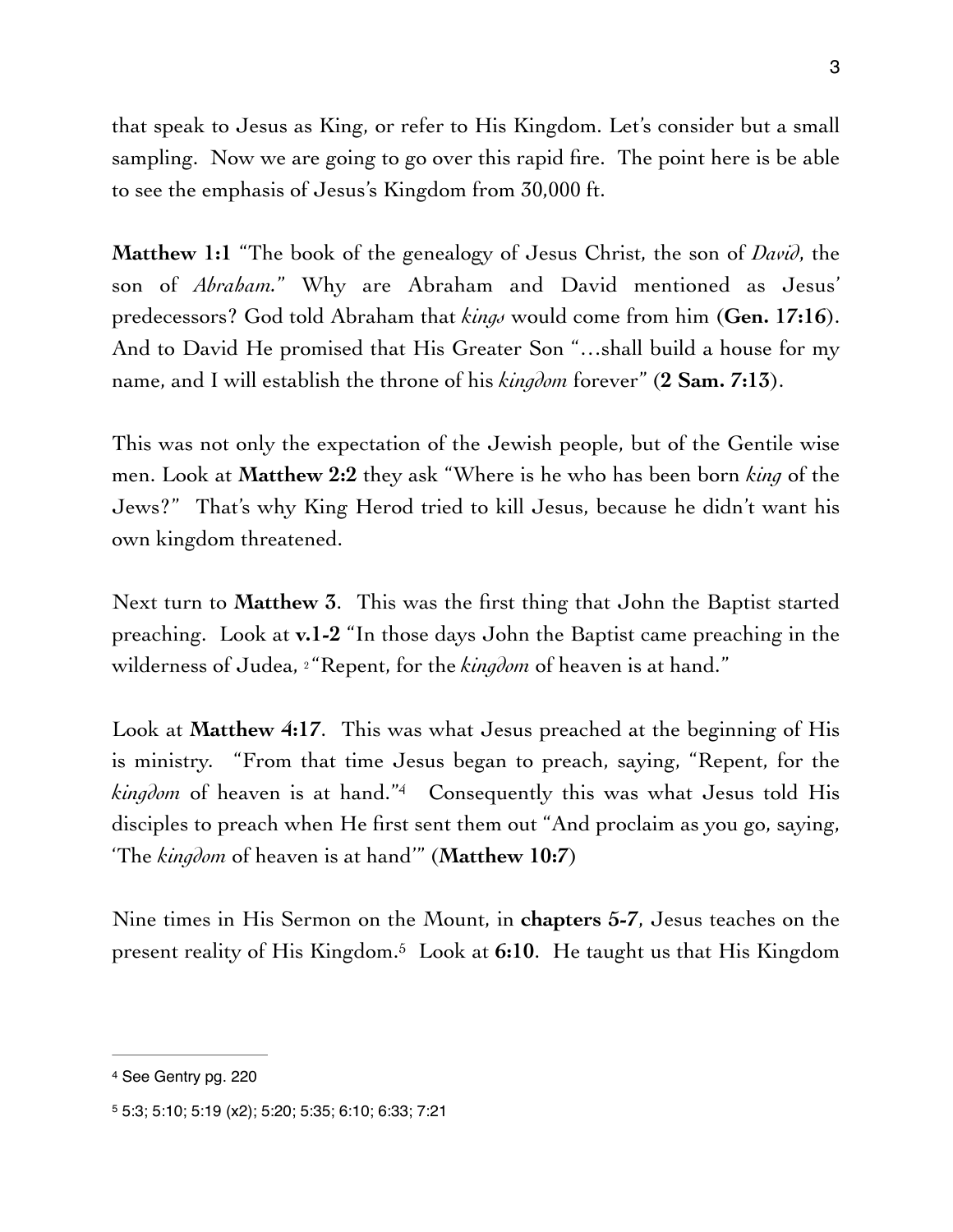<span id="page-3-4"></span><span id="page-3-3"></span>is the very thing we ought to pray increases in this age.<sup>6</sup> "Your *kingdom* come, your will be done, on earth as it is in heaven.["7](#page-3-1)

Next turn to **12:28**. Jesus says that His casting out demons was proof His kingdom had come "But if it is by the Spirit of God that I cast out demons, then *the kingdom of God* has come upon you."["8](#page-3-2)

Next turn to **chapter 21**. As you know, next week is Resurrection Sunday, which means today is Palm Sunday, the day Jesus triumphantly rode into Jerusalem. That is this passage.

<span id="page-3-5"></span>Now when they drew near to Jerusalem and came to Bethphage, to the Mount of Olives, then Jesus sent two disciples, 2 saying to them, "Go into the village in front of you, and immediately you will find a donkey tied, and a colt with her. Untie them and bring them to me. 3 If anyone says anything to you, you shall say, 'The Lord needs them,' and he will

<span id="page-3-0"></span> $6$ See Herman Witsius who answers the question 'why was Christ's Kingdom ascribed to the Father?' in *Sacred Dissertations on the Lord's Prayer,* (Grand Rapids, MI.,: Reformation Heritage Books, Reprint 2010), pg. 219

<span id="page-3-1"></span>Look at **9:35** "And Jesus went throughout all the cities and villages, teaching in their synagogues and [7](#page-3-4) proclaiming *the gospel of the kingdom* and healing every disease and every affliction." Gospel is connected to Kingdom here. It is good news (that's what *gospel* means) that Jesus has come as King to defeat all His and our enemies.

SCQ. 26. How does Christ execute the office of a king?

A. Christ executes the office of a king, in subduing us to himself, in ruling and defending us, and in restraining and conquering all his and our enemies.

<span id="page-3-2"></span><sup>&</sup>lt;sup>8</sup>Three other critical passages that deal with the Kingdom that are worth mentioning here, which I hope to expand in a future message. In **Matthew 16:19**. Jesus here calls the preaching of the gospel the keys of the kingdom. He tells Peter "I will give you the keys of *the kingdom of heaven*, and whatever you bind on earth shall be bound in heaven, and whatever you loose on earth shall be loosed in heaven. In **Matthew 16:28.** Jesus calls to His judgment over Jerusalem in 70 a.d. as the coming of His Kingdom. "Truly, I say to you, there are some standing here who will not taste death until they see the Son of Man coming in *his kingdom*." Likewise in **Matthew 21:43** Jesus pronounces judgment against the Jews because they rejected Him as King. "Therefore I tell you, *the kingdom of God* will be taken away from you and given to a people (ἔθνος ethnos*)* producing its fruits." The nation that Jesus was to give the kingdom of God to is the global Church. The church is the holy nation (1 Peter 2:9-10) whom the kingdom of God transferred to when Christ took it from the Jewish nation at 70 A.D.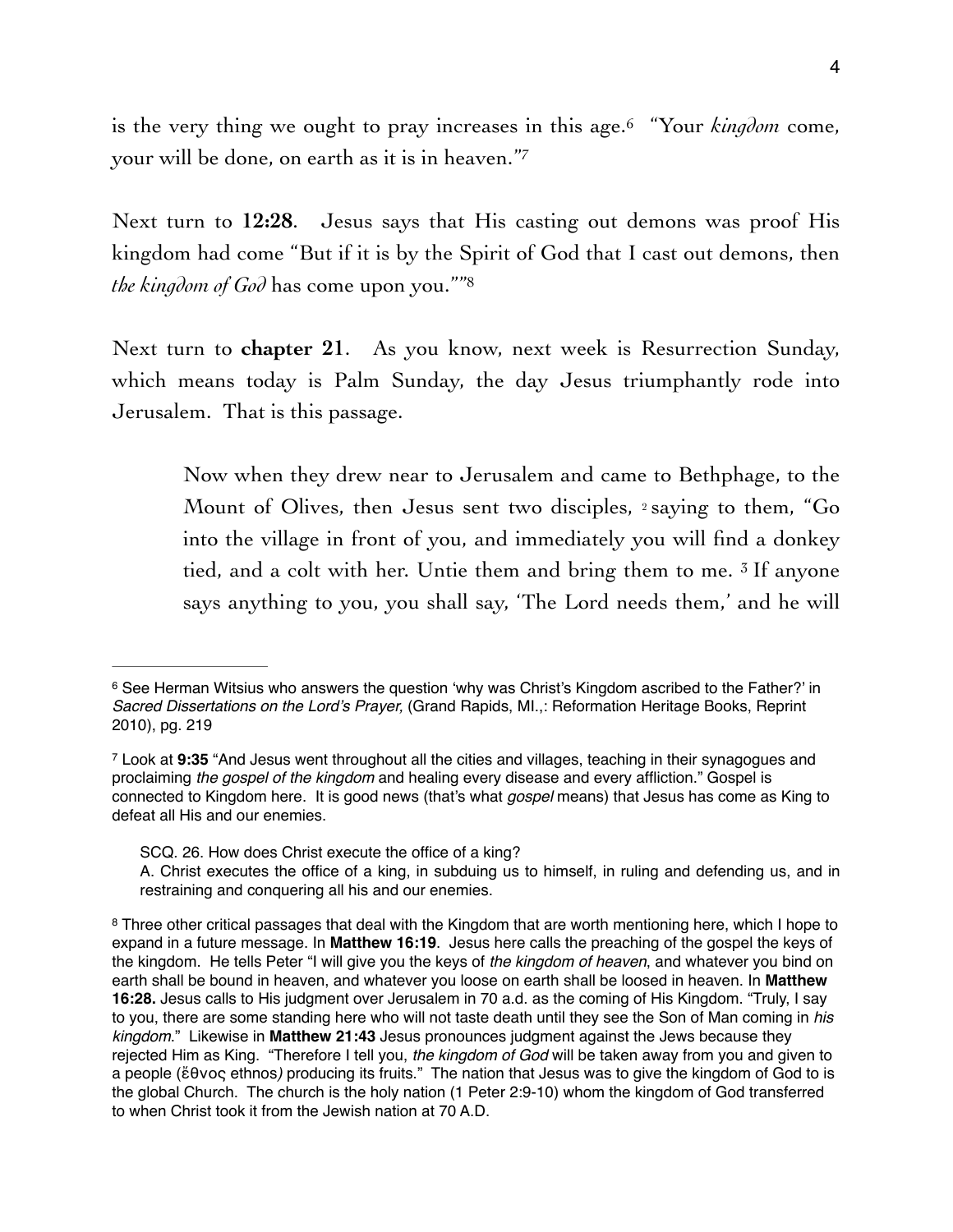send them at once." <sup>4</sup> This took place to fulfill what was spoken by the prophet, saying,

5 "Say to the daughter of Zion, 'Behold, your king is coming to you, humble, and mounted on a donkey, on a colt, the foal of a beast of burden.'"

The prophecy that Matthew is quoting from is **Zechariah 9**. Please turn there quickly. Just go to your left two books. **v.9** is the verse indicating Christ would enter Jerusalem on a donkey. Look what will happen in His Kingdom in **v.10-11** "I will cut off the chariot from Ephraim and the war horse from Jerusalem; and the battle bow shall be cut off, and he shall speak peace to the nations; his rule shall be from sea to sea, and from the River to the ends of the earth. 11 As for you also, because of the blood of my covenant with you, I will set your prisoners free from the waterless pit." Same gospel triumph that we saw last week. Palm Sunday has massive eschatological significance.

Next turn back to **Matthew 27:11**. Here he stands before Pontus Pilate, as He is about to be crucified. What does Pilate ask Him? "Now Jesus stood before the governor, and the governor asked him, "Are you *the King* of the Jews?" Jesus said, "You have said so." In other words Jesus says "Yes, I am King, you have spoken the truth."

Finally turn to the Great Commission in **Matthew 28:18**. On what basis does Jesus send His apostles out in the world to make disciples of all nations? **v.18**  "And Jesus came and said to them, "All authority in heaven and on earth has been given to me."" As one author says here: "[Jesus' words] indicates something new occurs at his resurrection. He is *now* given "all authority." The spoils of victory are His—victory over sin, death, and the devil belong to Him. His new found authority entails universal dominion: it encompasses "heaven and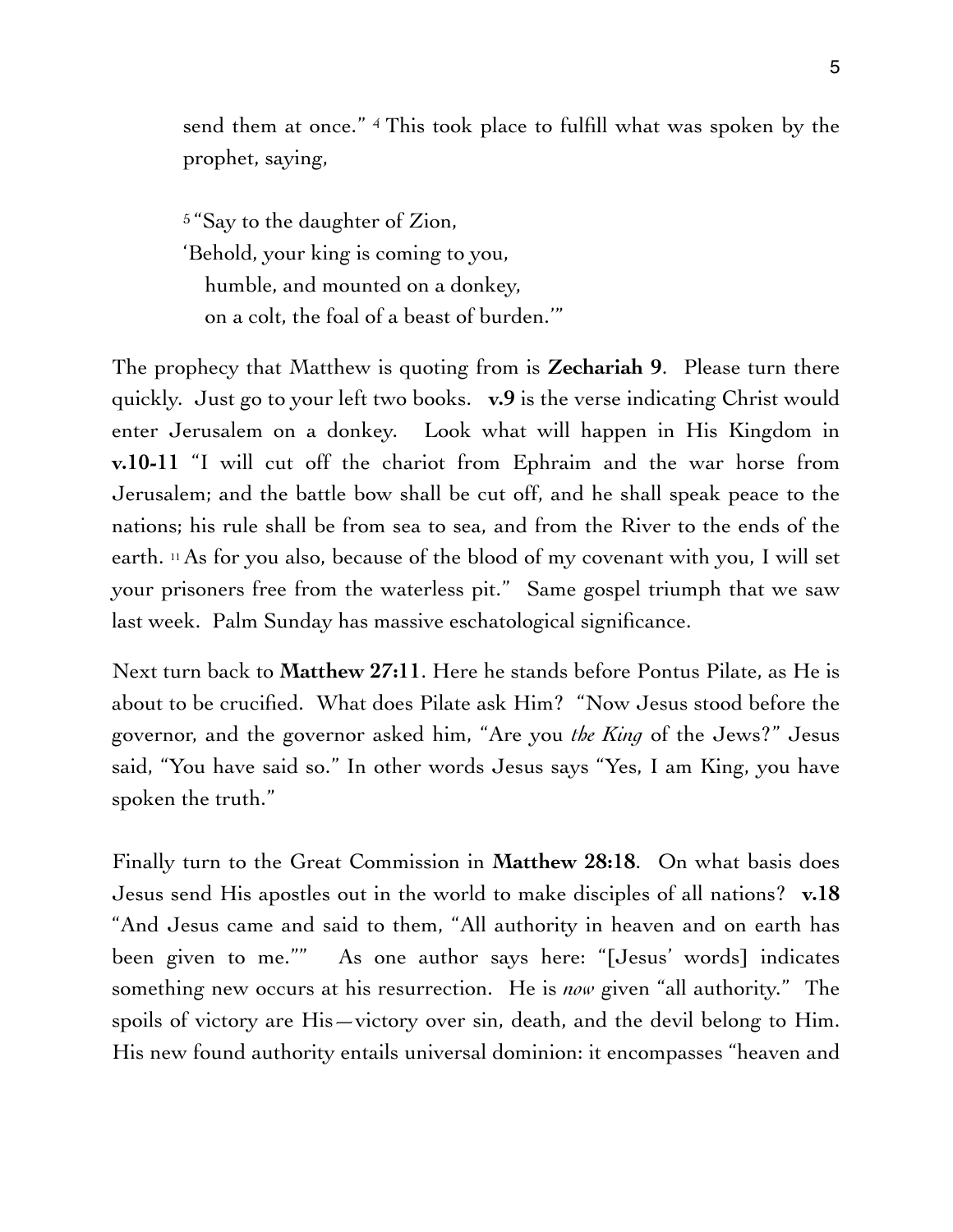<span id="page-5-1"></span>earth.<sup>"9</sup> As we heard in our benediction this morning, **Revelation 1:5** "[He is] the ruler of kings on earth." That's Matthew at 30,000 feet. Matthew believed that when Jesus came into the world as God incarnate a whole new epoch began. The fullness of time had arrived.

## **Our doctrine: the gradual spread of Christ's kingdom**

Here's the question: does Matthew give us any clue as to *how* this kingdom advances *in history*? And so we arrive at **our doctrine**: *The gospels tell a story of Jesus' Kingdom progressively increasing in history such that the mustard seed becomes a tree, and the whole lump is leavened.* To prove this, let's look at the kingdom parables.

## **Proof #1: The Kingdom of Heaven is like a mustard seed**

Please turn with me to **Matthew 13:31**. This is the parable of the mustard seed.

"He put another parable before them, saying, "The kingdom of heaven is like a grain of mustard seed that a man took and sowed in his field. 32 It is the smallest of all seeds, but when it has grown it is larger than all the garden plants and becomes a tree, so that the birds of the air come and make nests in its branches."

First let's deal with this phrase "*The kingdom of heaven*." This doesn't refer to the eternal state. How do we know? Because the other 6 parables in this chapter clearly are speaking about *this age*. The parable of the sower in **v.1-9** refers to how the gospel is received in this age. Some believe, some do not. Look at **v.11**, Jesus tells His disciples "To you it has been given to know the secrets of *the* 

<span id="page-5-0"></span><sup>&</sup>lt;sup>9</sup>Gentry, pg. 225. R.T. France says this "Here at the end of the gospel, then, we find the culmination of the theme of kingship which was introduced by the Davidic royal genealogy (1:1-17), developed in the magi's search for the 'king of the Jews' and the political threat to Herod in ch. 2, adumbrated in the developing language of Messiahship, and dramatically enacted in Jesus's royal ride to Jerusalem (21:1-11); since then Jesus' alleged claim to kingship has been a matter of accusation and mockery (27:11, 29, 37, 42), but now the true nature of that kingship is revealed. It stands far above local politics and extends far beyond the people of Israel." *Ibid*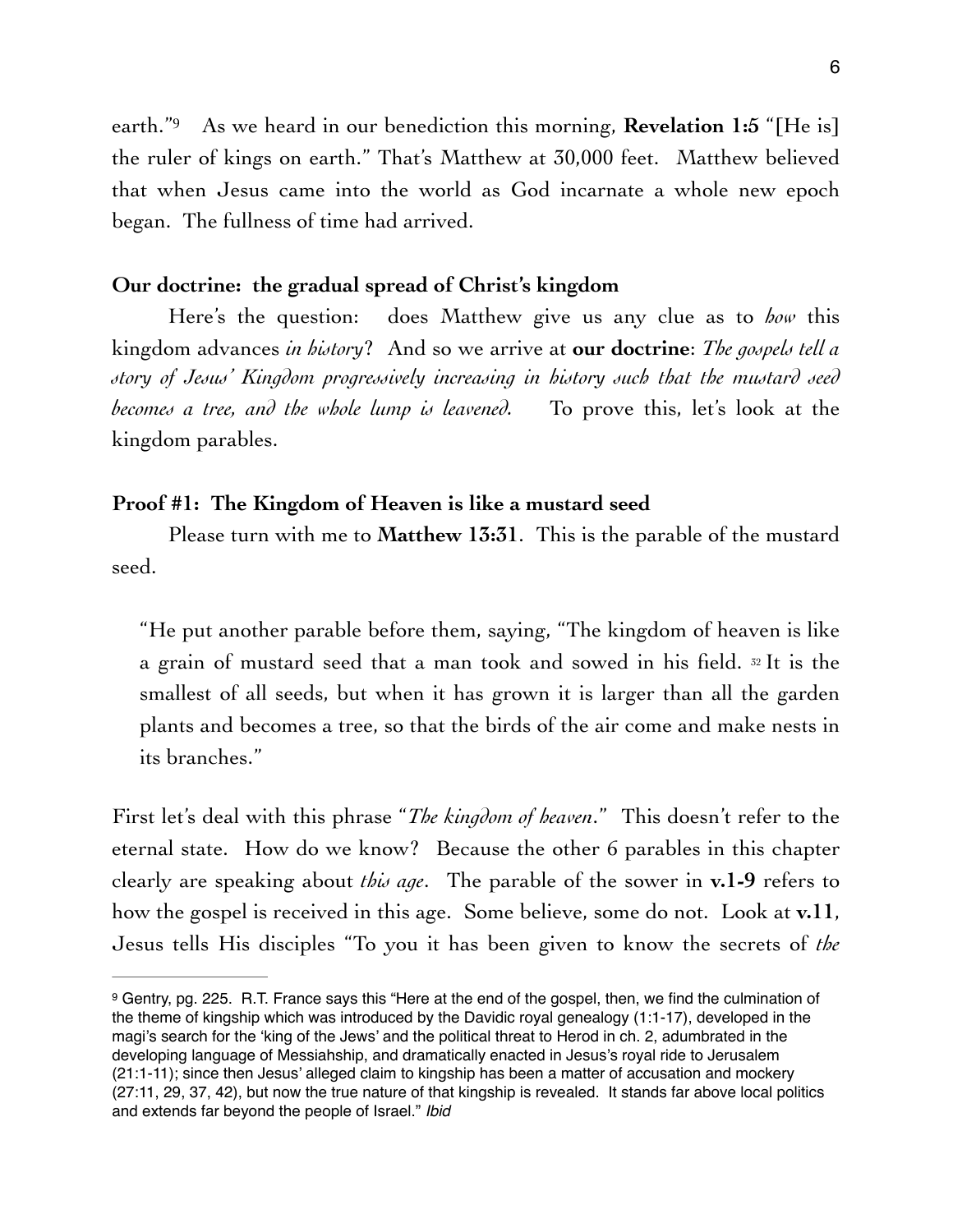*kingdom of heaven.*" In other words, "you can know how this kingdom—the kingdom of heaven—is at work *now*." Likewise in **v.24-30**, Jesus says that *the kingdom of heaven* is like the parable of the wheat and the tares. The wheat will be saved in the end, but not the tares. This is referring to this age. So the kingdom of heaven does not mean the eternal state. Rather this phrase means "the present, spiritual, developmental nature of the kingdom." [10](#page-6-0)

<span id="page-6-1"></span>Jesus says that His present kingdom began as grain of mustard—the smallest seed that farmers of His time planted in their fields. When Christ came into the world, His Kingdom was the smallest of kingdoms in the world. He was born in a manger, in an obscure town, to nobody parents. He was Jew, which were the most hated people in the world. He couldn't have been more obscure. But what happens to this smallest of all seeds? Halfway through **v.32** "…but when it has grown it is larger than all the garden plants and becomes a tree, so that the birds of the air come and make nests in its branches." We shouldn't *merely* speculate what this means. We should ask, are there other places in the Bible that uses this *same* imagery? Yes. Please turn with me to **Daniel 4**. King Nebuchadnezzar had a vision that he needed Daniel to interpret. Starting in **v.10** 

"The visions of my head as I lay in bed were these: I saw, and behold, a tree in the midst of the earth, and its height was great. 11 The tree grew and became strong, and its top reached to heaven, and it was visible to the end of the whole earth. 12 Its leaves were beautiful and its fruit abundant, and in it was food for all. The beasts of the field found shade under it, and the birds of the heavens lived in its branches, and all flesh was fed from it."

How does Daniel interpret? He tells Nebuchadnezzar '…you're the tree—the kingdom of Babylon—the head nation on the earth—is the tree that provides food and shelter for every other nation on earth.' This God-given vision revealed the greatness of the Babylonian empire. The prophet Ezekiel says *the exact same* 

<span id="page-6-0"></span>[<sup>10</sup>](#page-6-1) Gentry, pg. 243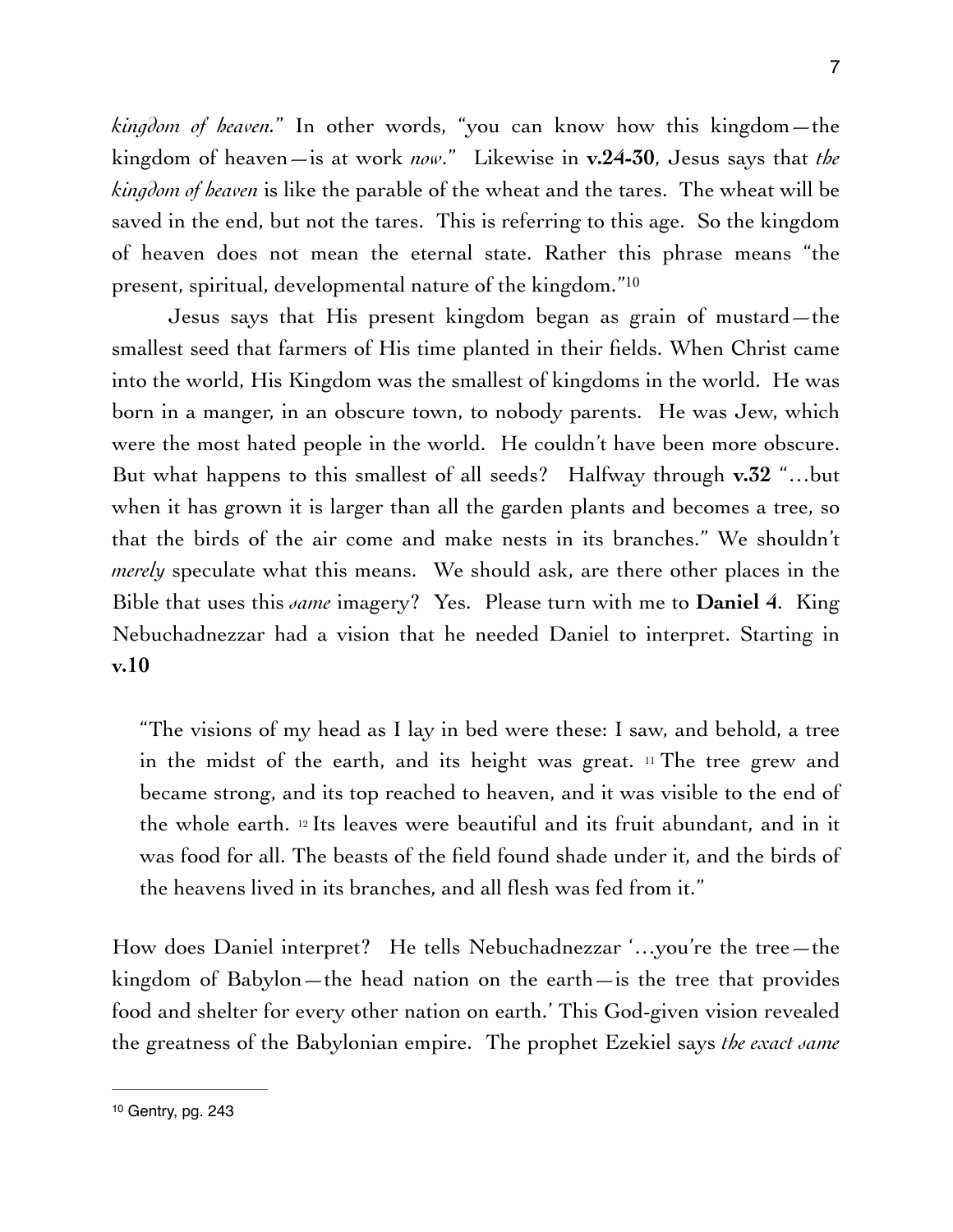*thing* about Assyria. In **Ezekiel 31:3-6**, the prophet reflects back on the greatness of Assyria when it ruled the ancient world. What did he say Assyria was like? **Ezekiel 31:5** "It towered high above all the trees of the field …[**v.6**] all the birds of the heavens made their nests in its boughs…and under its shadow lived all great nations." So Babylon and Assyria are compared to towering trees that provided for all other nations. Are there any other OT passages that do the same? Yes. Turn to **Ezekiel 17**. The Lord promises to make one more Kingdom like a tree that all the nations are blessed through. Starting in **v.22**

"Thus says the Lord God: "I myself will take a sprig from the lofty top of the cedar and will set it out. I will break off from the topmost of its young twigs a tender one, and I myself will plant it on a high and lofty mountain. [*Now who do you suppose this tender twig planted on the mountain represents?*] 23 On the mountain height of Israel will I plant it, that it may bear branches and produce fruit and become a noble cedar. And under it will dwell every kind of bird [*people from every tribe, tongue and nation*]; in the shade of its branches birds of every sort will nest. 24 And all the trees of the field [*the nations of the world*] shall know that I am the Lord; I bring low the high tree, and make high the low tree, dry up the green tree, and make the dry tree flourish. I am the Lord; I have spoken, and I will do it."[11](#page-7-0)

<span id="page-7-1"></span>So let's turn back to **Matthew 13**. Do you see? Jesus is drawing on OT imagery! In this parable (**v.31-32**), the mustard seed (Christ) is planted in the field (the world). As Christ's Kingdom grows, it will eventually tower above all the other plants (the nations), and all the birds of the air (the peoples of the world) will find all their peace and provision in Him, in His Kingdom. In short, Christ's spiritual Kingdom *in this age* before the Second Coming will continue to expand and grow until it reaches global triumph such that all the nations find

<span id="page-7-0"></span> $11$ John Owen preaches a whole sermon on this passage giving the interpretation that I have alluded to here. cf. *The Works of John Owen Vol. VIII,* (Carlisle, PA.,: The Banner of Truth Trust, Reprint 2009), pg. 311-339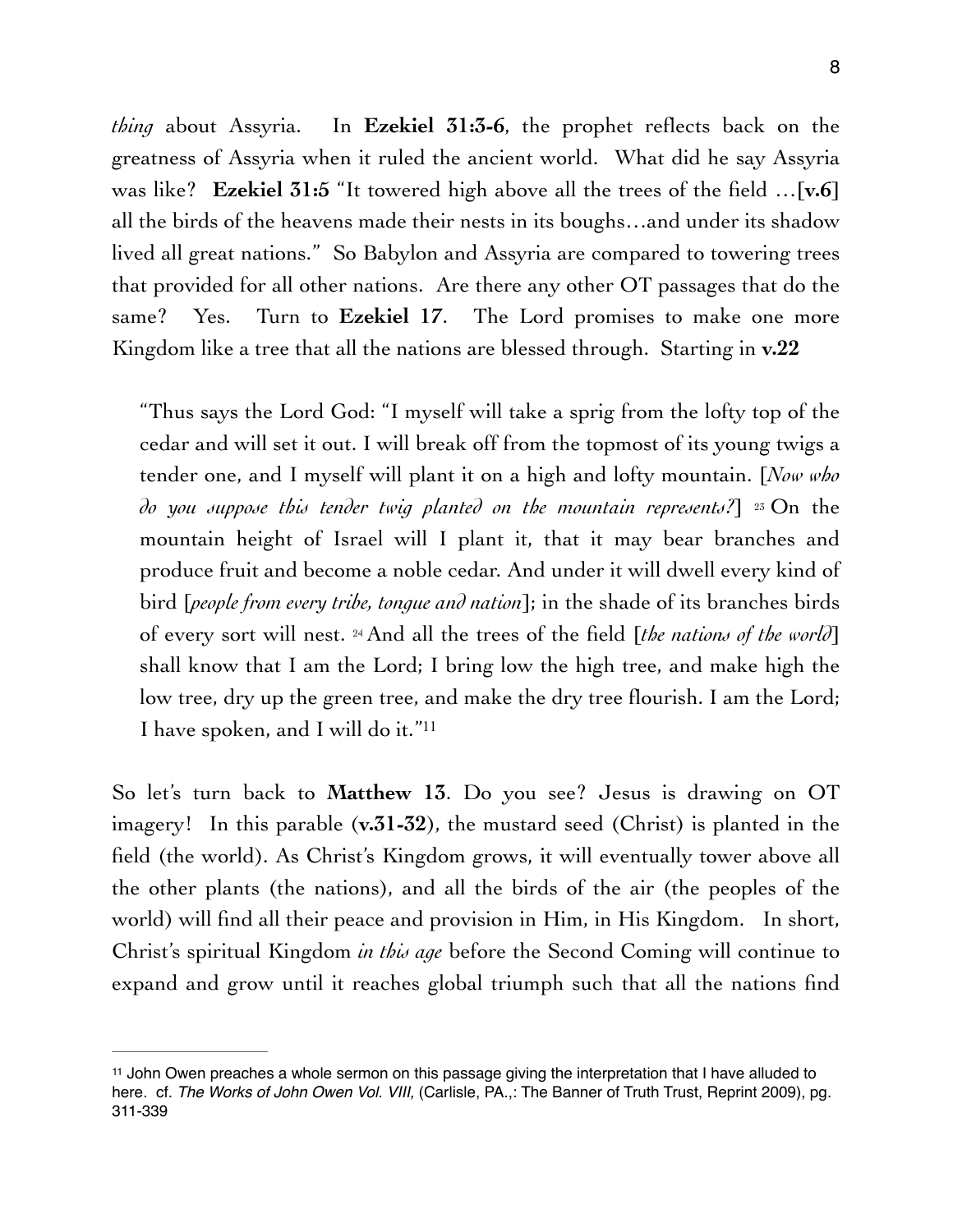rest in Him. Has that happened yet? Not yet. But it will. This is the destiny of Christ's Kingdom.

## **Proof #2: The Kingdom of Heaven is like leaven**

Please look at **v.33**

"He told them another parable. "The kingdom of heaven is like leaven that a woman took and hid in three measures of flour, till it was all leavened.""

<span id="page-8-4"></span><span id="page-8-3"></span>Leaven is an ingredient used in cooking, typically yeast, that makes dough rise. Only a small amount is required, and it will spread and penetrate and transform the whole batch of dough. Elsewhere in Scripture leaven is analogized to represent  $\sin^{12}$  or false doctrine[.](#page-8-1)<sup>13</sup> In 1 **Corinthians 5:6** Paul commanded the Church to excommunicate the adulterous man, because "a little *leaven leavens* the whole lump"—meaning if sin is allowed in the congregation, it would *infect* the whole congregation. Now here it's clear that Jesus is *not* using leaven to represent sin. He explicitly says "The kingdom of heaven [*Christ's Kingdom*] is like leaven…" Christ's Kingdom is not like sin. The context determines what He is saying. Clearly He's speaking about transformative power of leaven—how only a small can penetrate, spread, and transform everything. So in this parable, the "three measures of flour" clearly represents the world, just as the field represented the world in the previous parable. So putting it altogether Jesus is teaching that when He came into the world, the leaven entered the dough. In the parable the woman hid the leaven in the dough—end of **v.33**— "till it was all leavened." Therefore that is precisely what Jesus is telling us to expect will happen in the world. As one author puts it "Christ has planted into the world His gospel, the power of God unto salvation. Like yeast, the power of the Kingdomwill continue to work "...until *all* is leavened."<sup>[14](#page-8-2)</sup> Another has said here

<span id="page-8-5"></span><span id="page-8-0"></span>[<sup>12</sup>](#page-8-3) Exodus 12:15, 19 et.al.

<span id="page-8-1"></span>[<sup>13</sup>](#page-8-4) Matthew 16:6, 11

<span id="page-8-2"></span>[<sup>14</sup>](#page-8-5) Chilton, pg. 71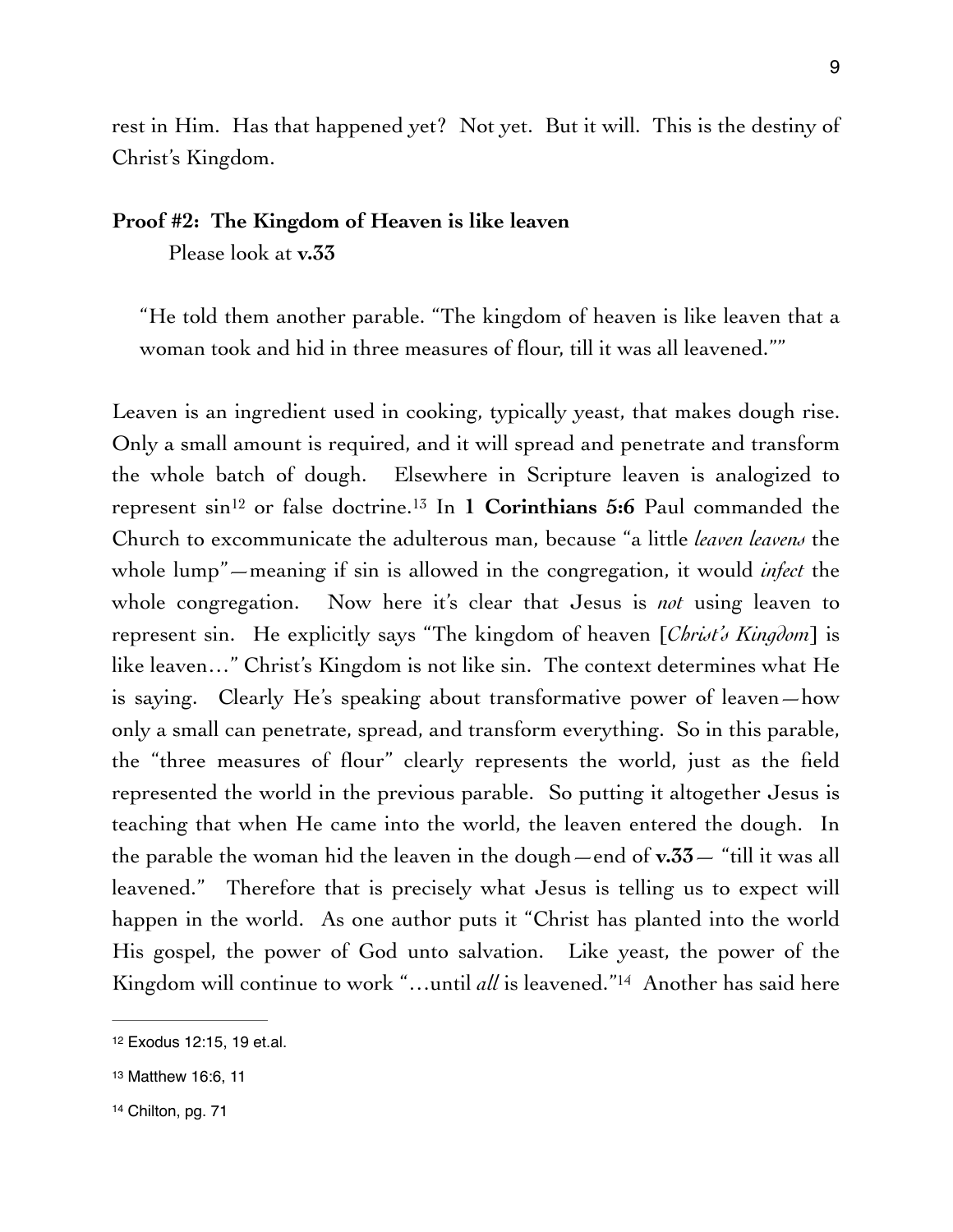<span id="page-9-2"></span>"[this is nothing] less than a prophecy of a final complete triumph of the Gospel —that it will diffuse itself through all nations, and purify and ennoble all life.<sup>"[15](#page-9-0)</sup>

## **Summary**

In summary, both these parables show us that Jesus believed that His kingdom is not *merely* to gain victory immediately and catastrophically at the end of history. But that His kingdom is gaining victory progressively gradually throughout history. The growth of the kingdom began when the King arrived. Though it began small (like the mustard seed and the leaven) yet its will not stop growing, spreading, penetrating, transforming, until a total conquest is achieved[.](#page-9-1) That's **our doctrine**: *The gospels tell a story of Jesus' Kingdom* <sup>16</sup> *progressively increasing in history such that the mustard seed becomes a tree, and the whole lump is leavened.*

## <span id="page-9-3"></span>II. Our Duty

Two duties…

#### **1. Informatory Use**

#### **What have theologians of the past said?**

Our first duty is simply to *consider* what theologians of the past have said about this. I'm not preaching some new or novel theology. In fact, writes Keith Mathison, "…from the sixteenth to the early twentieth century, an optimistic

<span id="page-9-0"></span><sup>&</sup>lt;sup>[15](#page-9-2)</sup> Richard C. Trench in John Jefferson Davis, *The Victory of Christ's Kingdom: An Introduction to Postmillennialism,* (Moscow, ID.,: Canon Press, 1996), pg. 51

<span id="page-9-1"></span><sup>&</sup>lt;sup>[16](#page-9-3)</sup> As B.B. Warfield says here these parables "announce the complete conquest of the world by [Christ's] kingdom." Gentry, pg. 248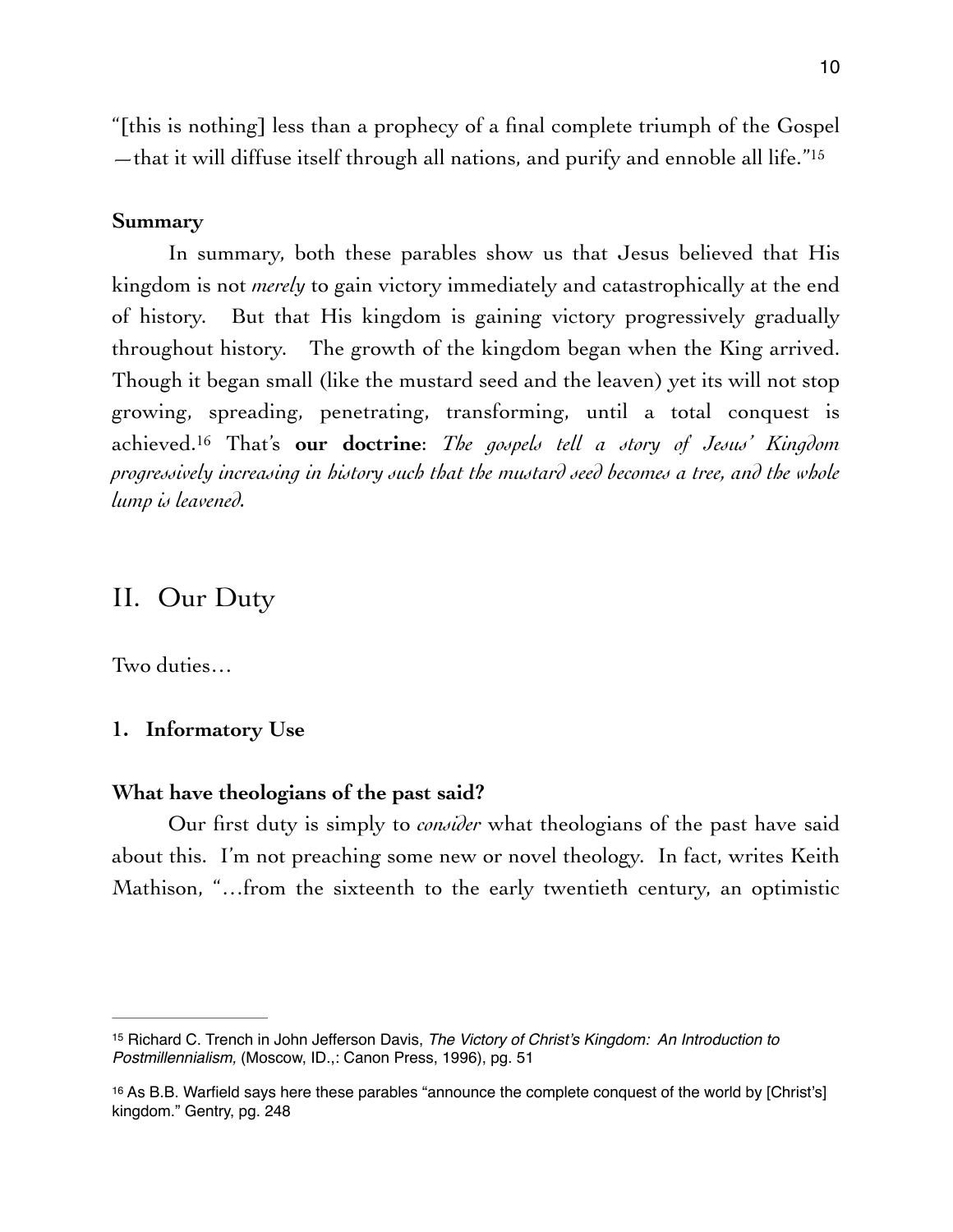<span id="page-10-3"></span>eschatology was predominant among the great Reformed theologians."<sup>[17](#page-10-0)</sup> Here's a sampling…

The Savoy Declaration (1658), which included Puritans such as Thomas Goodwin and John Owen, includes these words:

<span id="page-10-4"></span>"…we expect that in the latter days, antichrist being destroyed, the Jews called, and the adversaries of the kingdom of his dear Son broken, the churches of Christ being enlarged, and edified through a free and plentiful communication of light and grace, shall enjoy in this world a more quiet, peaceable and glorious condition than [ever] they have enjoyed.["18](#page-10-1)

<span id="page-10-5"></span>Charles Hodge (1797-1998) the president of Princeton in it's glory days said the "…common doctrine of the Church…is that the conversion of the world, the restoration of the Jews, and the destruction of Antichrist are to precede the second coming of Christ."<sup>19</sup>

When He first the work begun, Small and feeble was His day: Now the word doth swiftly urn, Now it wins its widening way: More and more it spreads and grows, Ever mighty to prevail; Sin's strongholds it now overthrows Shakes the trembling gates of hell.

<span id="page-10-1"></span>[18](#page-10-4) Ch. 26, paragraph 5

<span id="page-10-2"></span>[19](#page-10-5) Davis, pg. 19

<span id="page-10-0"></span><sup>&</sup>lt;sup>[17](#page-10-3)</sup> Even the non-reformed hymn writer Charles Wesley (1707-1788) who wrote 6,500 hymns (many of which we sing) once wrote these words:

Iain Murray, *The Puritan Hope: Revival and the Interpretation of Prophecy,* (Carlisle, PA.,: The Banner of Truth Trust, 2009), pg. 128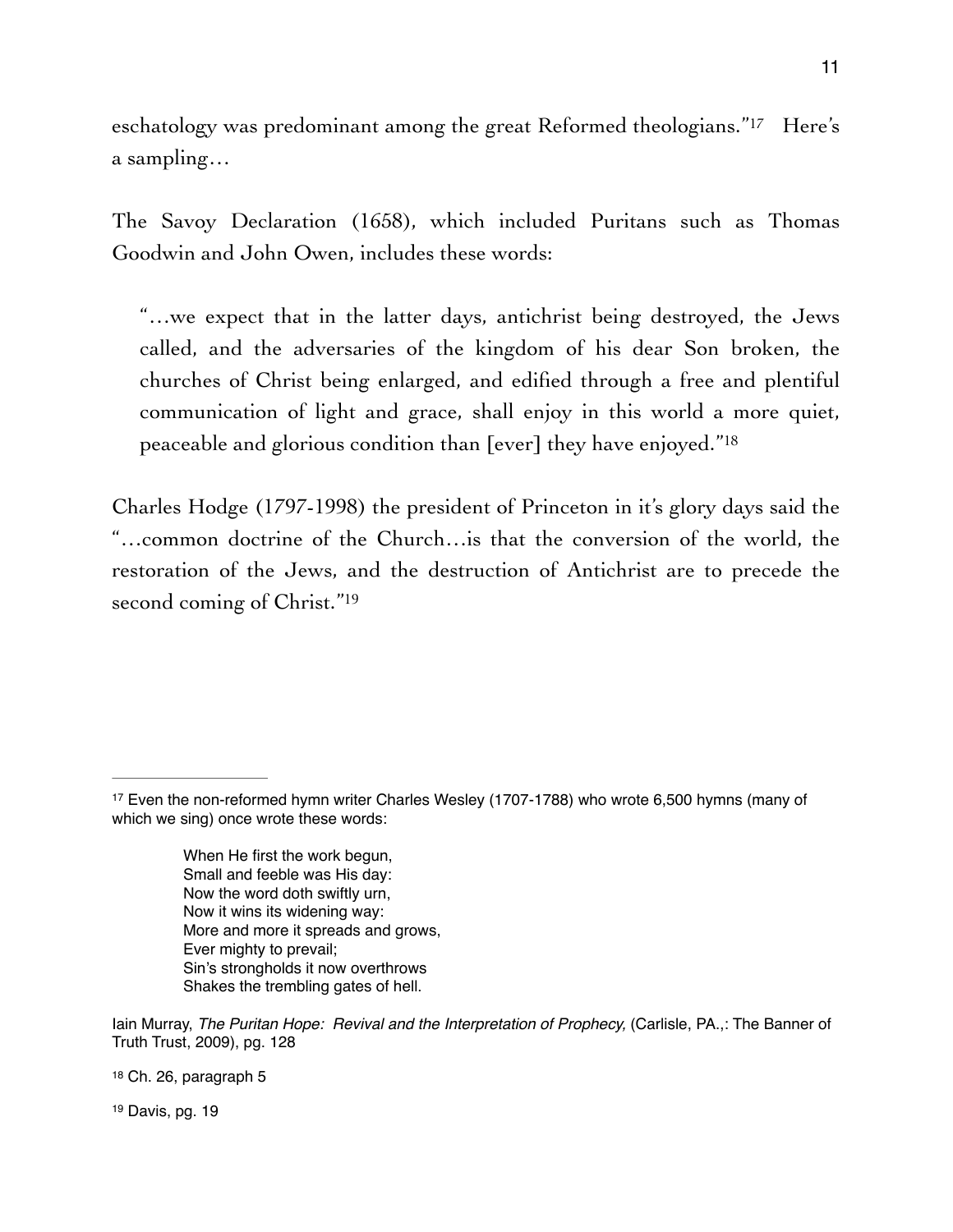<span id="page-11-4"></span>Charles Spurgeon (1834-1892) the great prince of preachers admitted, on the onehand, that he was unsure how to put the end times events in order,  $20$  but on the other hand, insisted on the global triumph of the gospel *in history.* He said this in his commentary on **Psalm 86:9**:"David was not a believer in the theory that the world will grow worse and worse, and that the dispensation will wind up with general darkness and idolatry. Earth's sun is to go down amid tenfold night if some of our prophetic brethren are to be believed. Not so do we expect, but we look for a day when the dwellers in all lands shall learn righteousness, shall trust in the Savior, shall worship thee alone, O God, 'and shall glorify thy name.["21](#page-11-1)

<span id="page-11-6"></span><span id="page-11-5"></span>One of America's greatest theologians, B.B. Warfield (1851-1921), often called "the spoiler of liberalism"<sup>[22](#page-11-2)</sup> wrote this: "According to the New Testament, this time in which we live is precisely the time in which our Lord is conquering the world to Himself; and it is the completion of this conquest which, as it marks the completion of His redemptive work, so it sets the time for His return to earth to consummate His kingdom and establish it in its eternal form."[23](#page-11-3)

<span id="page-11-7"></span>Many more could be quoted. The point of these quotes is simply to demonstrate that this view is not some minority view in Church history. Nor is it the view of liberals who didn't take the Bible serious.

<span id="page-11-0"></span> $20$  "I see the conversion of the world, and the personal pre-millennial reign, and the sudden coming, and the judgment, and several grand points; but I cannot put them into order, nor has anyone else done so yet." Murray, Appendix 2, pg. 263

<span id="page-11-1"></span> $21$  "... The modern notion has greatly damped the zeal of the church for missions, and the sooner it is show to be unscriptural the better for the cause of God. It neither consorts with prophecy, honors God, nor inspires the church with ardor. Far hence be it driven." *Ibid,* pg. xiv

<span id="page-11-2"></span><sup>&</sup>lt;sup>22</sup> <https://www.crossway.org/articles/10-things-you-should-know-about-b-bwarfield/>

<span id="page-11-3"></span>[<sup>23</sup>](#page-11-7) Loraine Boettner, *The Millenium,* (Philadelphia, PA.,: P & R Publishing Co., 1958), pg. 61-62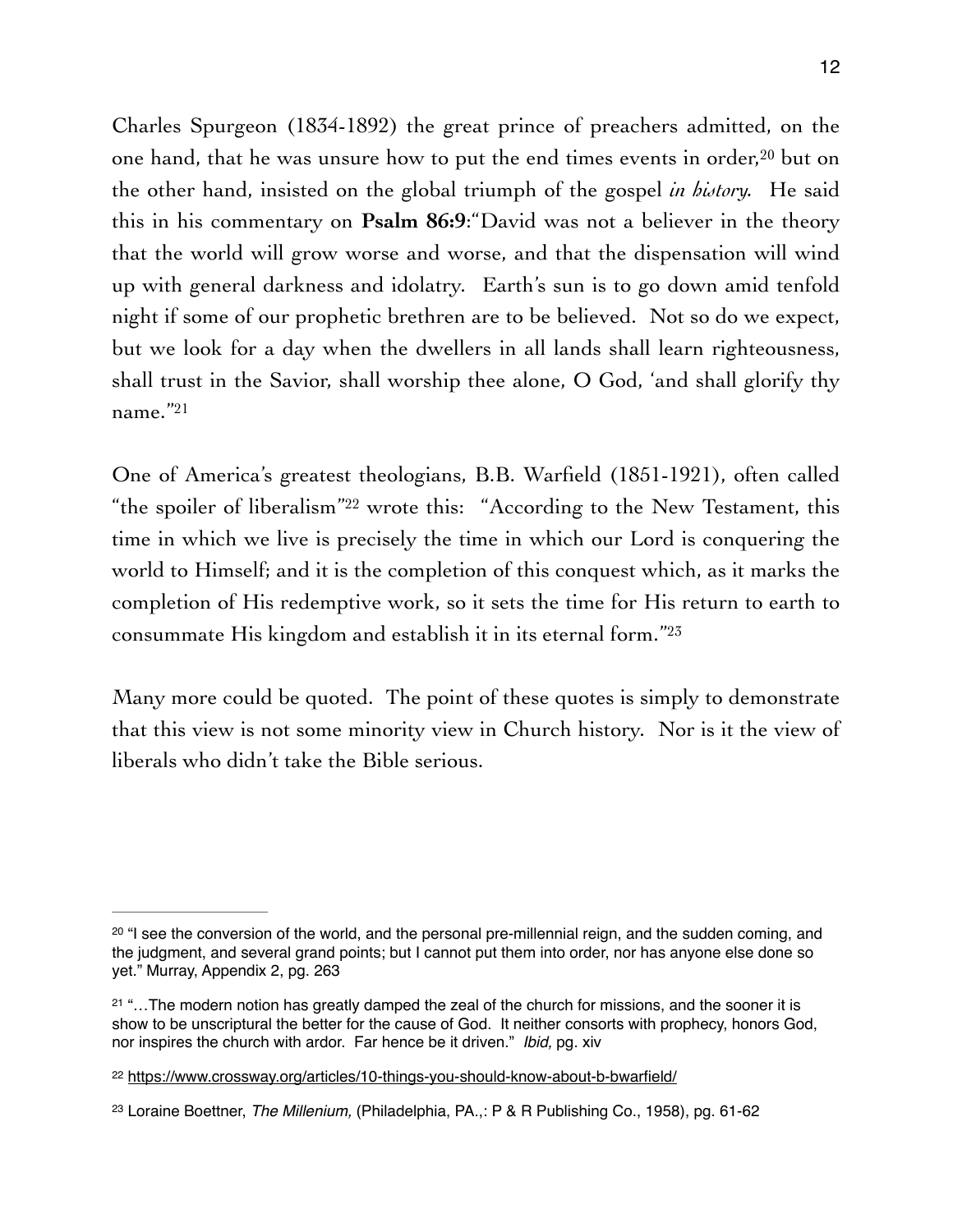## **How should we judge history?**

<span id="page-12-3"></span><span id="page-12-2"></span>That brings us to our second duty: we need to *re-evaluate* how we think about history. The most common objection against what I've been preaching is "…history proves this view to be wrong, look how bad it's getting." I used to say that.<sup>24</sup> Two answers to that[.](#page-12-0) **First**, we should never formulate our eschatology by what we see in the world. We don't formulate our views of marriage or sexuality or God by what the world says. The Bible is the final authority for everything *including eschatology*. If the Bible says history will end in the global triumph of the gospel, than it will happen regardless of how history has played out thus far. But that brings us to our **second** response, history actually demonstrates the world is growing better as the gospel of Jesus Christ advances, just like the parables we looked at promised it would[.](#page-12-1)<sup>[25](#page-12-1)</sup> Let's consider the book of Acts from 30,000 ft. How did the book of Acts begin? The book of Acts began with small group of disciples huddled together in an upper room praying. The book of Acts ended with the Apostle Paul fearlessly preaching the gospel before Caesar in Rome . Between those two events, thousands upon thousands were converted, and even the enemies of the cross confessed "These men…have turned the world upside down" (**Acts 17:6**). Did the church see dark times in the book of Acts? Yes, many were put to death and she was violently opposed by the unbelieving Jews the Romans. But did Christ's kingdom advance and increase in size in the world? Absolutely.

## **Too small of samples**

You see the problem with evaluating history is that we often look at too small a period of time. We look at history in little 50 year or 100 year blips. Do you look at your child and say "Johnny's not growing because I don't see any difference in him since yesterday?" Of course not, neither should we look at

<span id="page-12-0"></span><sup>&</sup>lt;sup>[24](#page-12-2)</sup> Unless Christianity diminishes and dwindle to it's original size in the 1st century, no one can make the argument that the gospel is losing in history.

<span id="page-12-1"></span><sup>&</sup>lt;sup>[25](#page-12-3)</sup> Read Jonathan Edwards' *The History of Redemption* "Period III. From Christ's Resurrection to the End of the World" in *The Works of Jonathan Edwards Vol. 1,* (Carlisle, PA..,: The Banner of Truth Trust, 2009), pg. 582-619; and Ch.7 "The World is Growing Better" in Boettner, pg.38-47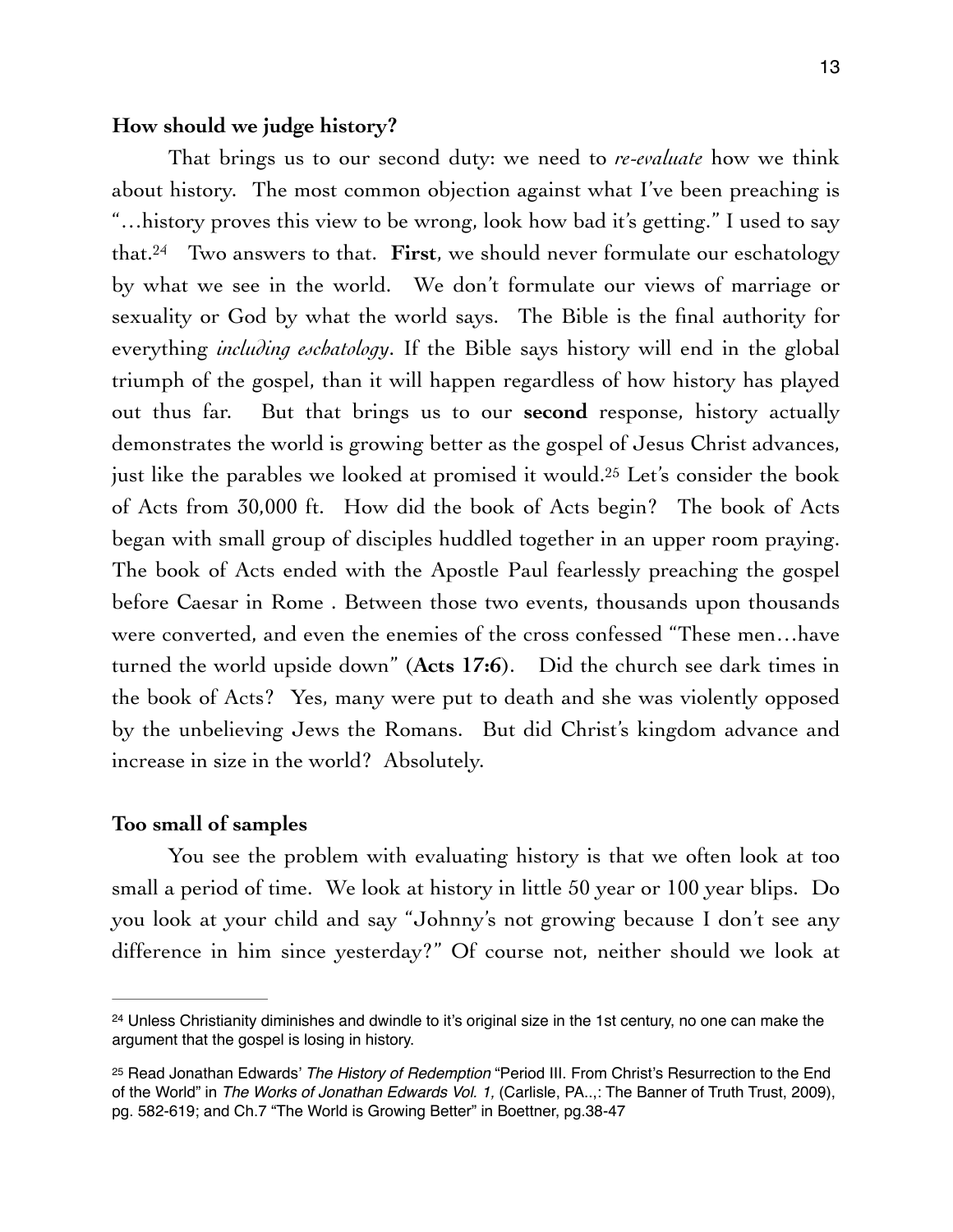little blips in history and conclude Christ's kingdom is not advancing. If we were to read just one verse in the book of Acts, say **8:3** which says "But Saul was ravaging the church, and entering house after house, he dragged off men and women and committed them to prison" we might conclude that things are getting worse and worse for the Church. But we if look at a wider period of time, if we fast-foward two decades in Saul's life, we see this same man writing more than 1/2 of the New Testament. We judge in too small of samples. Is the world better off today than it was 500 years ago? 1000 years ago? Has the world gotten better since Christ ascended into Heaven? Ken Gentry points out the irony of the objection that says history is getting worse and worse: "Here we are in a free land, sitting in our comfortable Bible-believing church, dressed in our 'Sunday best,' holding one of our many personal Bibles (the world's best selling book!) debating whether or not there has been any advance in the conditions of Christianity since its persecuted inception  $2,000$  years ago!["](#page-13-0)  $26$  Has there been ups and downs? Yes. But what is the overall trajectory of the world since the resurrection of Jesus Christ[?](#page-13-1)<sup>[27](#page-13-1)</sup>

## <span id="page-13-4"></span><span id="page-13-3"></span>**Geographical prejudice**

The other mistake we make is we tend to practice geographical prejudice. 'It's going bad in our country so the whole world must be in the same shape' That's bad reasoning. Do you realize that in the 20th century as Western Civilization was engaged in it's two World Wars, the gospel was exploding in Africa? Statistics bear out that in 1900 there were only 9 million Christians in Africa. By the year 2000, there were  $380$  million.<sup>[28](#page-13-2)</sup> The Christian Post in an article entitled *Fastest Growth of Christianity in Africa* reported "Further statistics show that according to the projection of the current trend, Africa's congregation

<span id="page-13-5"></span><span id="page-13-0"></span>[<sup>26</sup>](#page-13-3) Gentry, pg. 431

<span id="page-13-2"></span><span id="page-13-1"></span><sup>&</sup>lt;sup>[27](#page-13-4)</sup> There are more Christians on the earth today then there were people alive in the the 1st century (200 million vs. 2.38 billion). According to Wycliffe, at least 3,495 languages have at some Scripture translations covering 7.04 billion of the 7.9 billion on earth. 90% of the world has access to some or all of the Bible in their own language. The Bible is the best selling book of all time.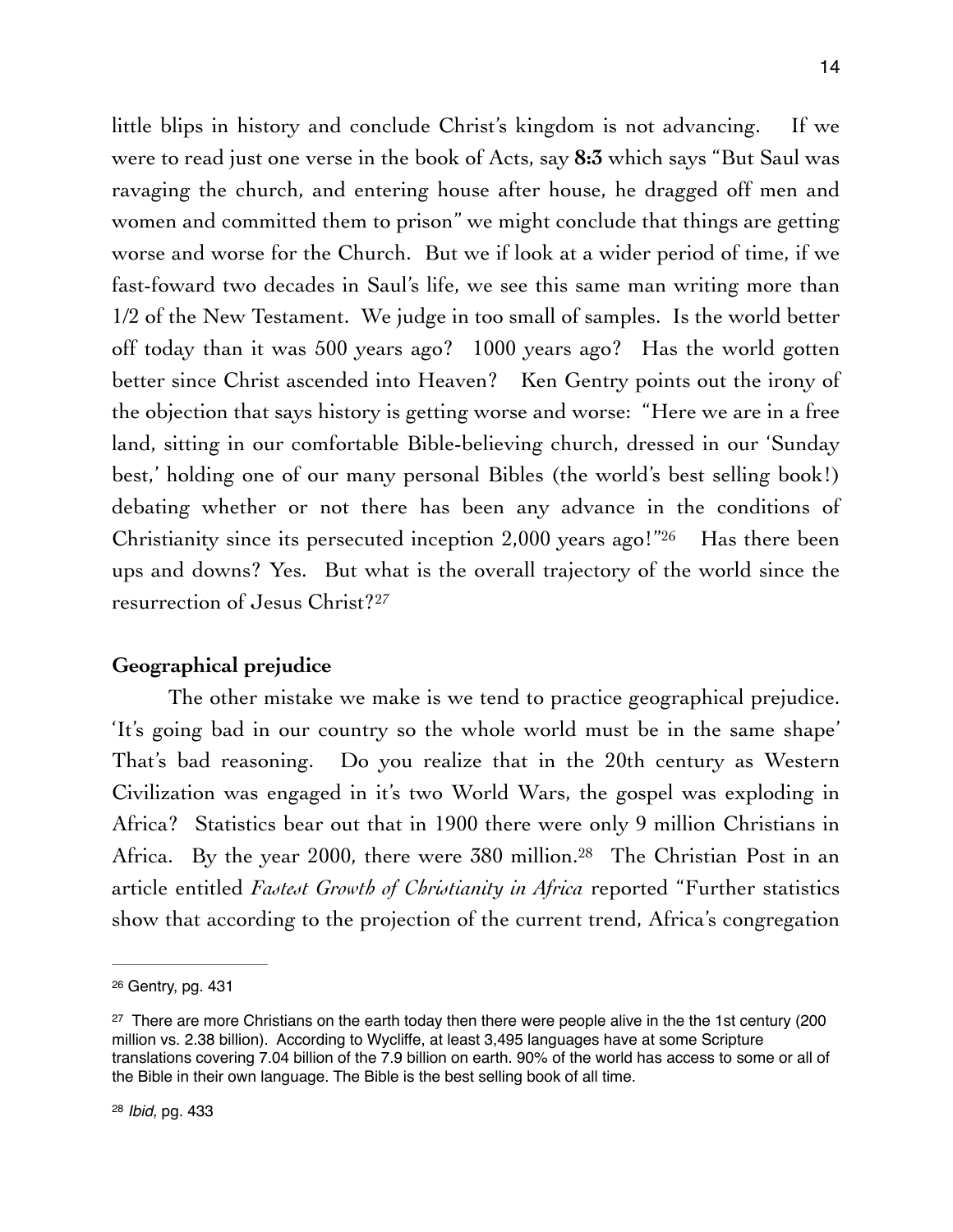<span id="page-14-4"></span>is likely to grow by another 200 million by  $2025.^{29}$  $2025.^{29}$  $2025.^{29}$  But someone might ask, what about those two world wars, doesn't that demonstrate conditions are worse in the West? Two answers. **1)** Who won those wars? As one author asked "Did the world become a more dangerous place for Christianity because of the defeat of Japan in Asia and Germany in Europe? **2)** The Scripture doesn't teach the gospel will experience unbroken and steady upward growth in the world. It just teaches that before the Second Coming at some point, the world will be won by Jesus Christ.<sup>[30](#page-14-1)</sup> The advance of Christ's Kingdom in history may be compared to a war. At the end of a war, one side clearly gains the victory, but that doesn't mean the victor never experienced setbacks or defeats in particular battlesduring the warfare.<sup>[31](#page-14-2)</sup> So beloved, consider carefully how you evaluate and think about history. Dr. James Snowden said these helpful words in 1921:

<span id="page-14-6"></span><span id="page-14-5"></span>"The true way of judging the world is to compare its present with its past condition and note [the] direction it is moving. It is going backward, or forward, is it getting worse or better? It may be wrapped gloomy twilight, but is it the twilight of the evening, or of the morning? Are the shadows deepening into starless night, or are they fleeing before the rising sun? One glance at the world as it is today compared with what it was ten or twenty centuries ago shows us that it has swept through a wide arc and is moving toward the morning.["32](#page-14-3)

<span id="page-14-7"></span><span id="page-14-0"></span>[<sup>29</sup>](#page-14-4) *Ibid,* pg. 434

<span id="page-14-1"></span> $30$  "The very argument dispensationalists and premillennialists employ against postmillennialism— "we see no postmillennial progress"—can easily be turned in another way against them: Christ teaches us that he will come again. Since he has not come yet, and since his coming is allegedly always impending, we may assume he is not going to return at all. But surely this sort of argument is erroneous: simply because something as not happened yet, does not mean it cannot and will not happen ever." *Ibid,* pg. 436

<span id="page-14-3"></span><span id="page-14-2"></span>[<sup>31</sup>](#page-14-6) "The tide of the war as a whole may clearly be running in one direction...but this does not mean that the victorious side does not experience setbacks and temporary defeats on various fronts on the way to ultimate victory." *Ibid*, pg. 434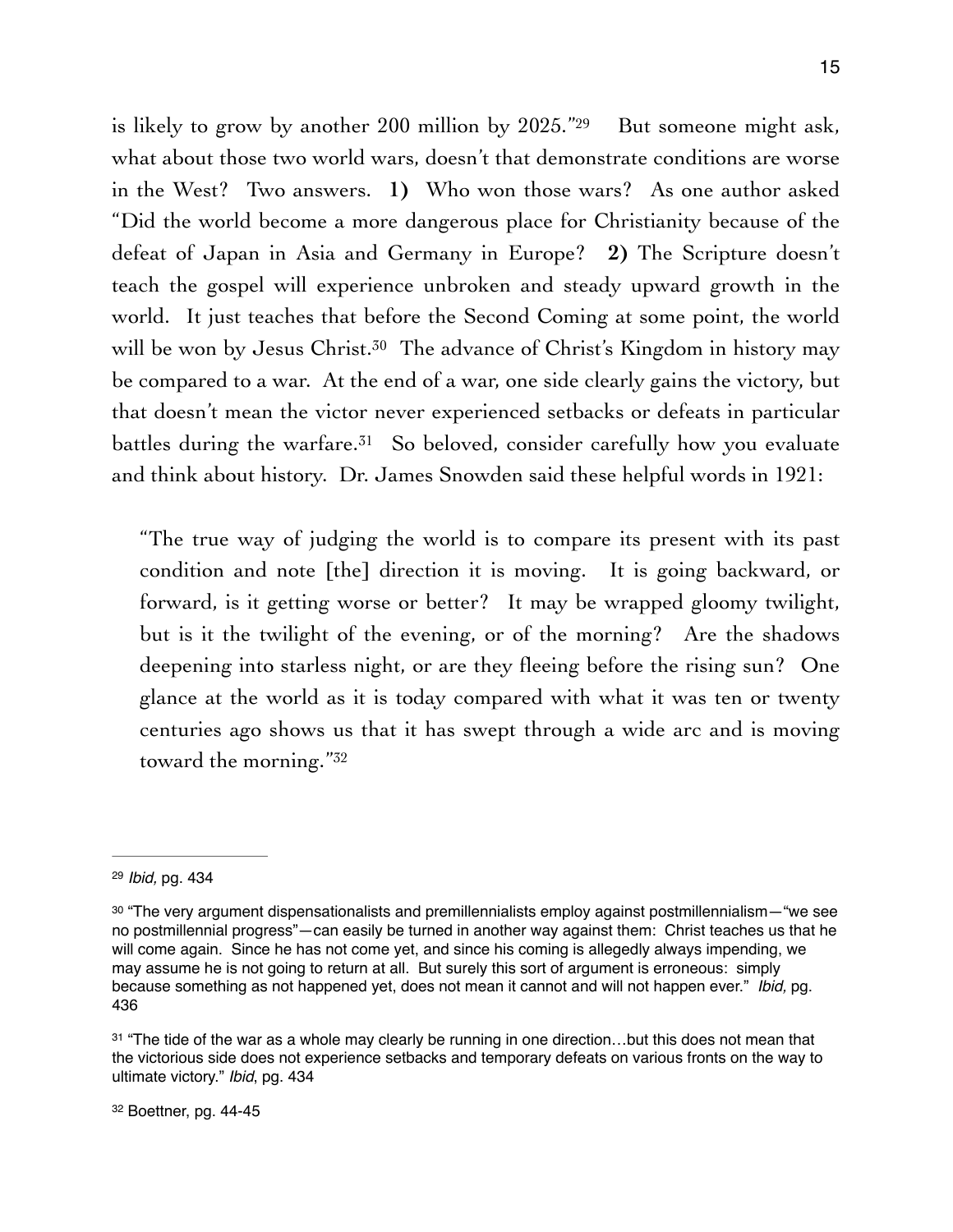## III. Our Delight

## **The gospel is the power of God unto salvation**

<span id="page-15-1"></span>The most delightful thing is *how* Christ's kingdom advances. We've already made the argument that Christians should be involved in culture, that we should build schools, send missionaries, pray for revival, get involved politically, raise godly offspring, be faithful in our vocation. All those things as good and necessary are entirely insufficient to advance the Kingdom. The kingdom as one author has said "…expands *not* through evolutionary forces, human wisdom, political strategy, or military conquest.<sup>" $33$ </sup> If we put our hope in politics to transform the world, we have deified the state and have given her more power than God. The world can never be changed through politics. Ever. This world can only be transformed through the gospel. **Romans 1:16** says "For I am not ashamed of the gospel, for it is *the power of God* for salvation to everyone who believes…" The gospel is the very power of God. And what is this power of the gospel aimed at? Saving the world.

#### **God sent His Son to save the world**

Listen to this **John 3:16-17** with new ears this morning…

"For God so loved the world, that he gave his only Son, that whoever believes in him should not perish but have eternal life. 17 For God did not send his Son into the world to condemn the world, *but in order that the world might be saved through him."*

Did you hear it? This verse speaks of intention, of God's motive in sending His Son. God did not send His Son to condemn the world, but [His intention in sending His Son is…] that the world might be saved through Him. Jesus Christ came to save the world. As Reformed folk we rightly refute universalism, the false notion that every single person would be saved. But if we stop there we

<span id="page-15-0"></span>[<sup>33</sup>](#page-15-1) Gentry, pg. 227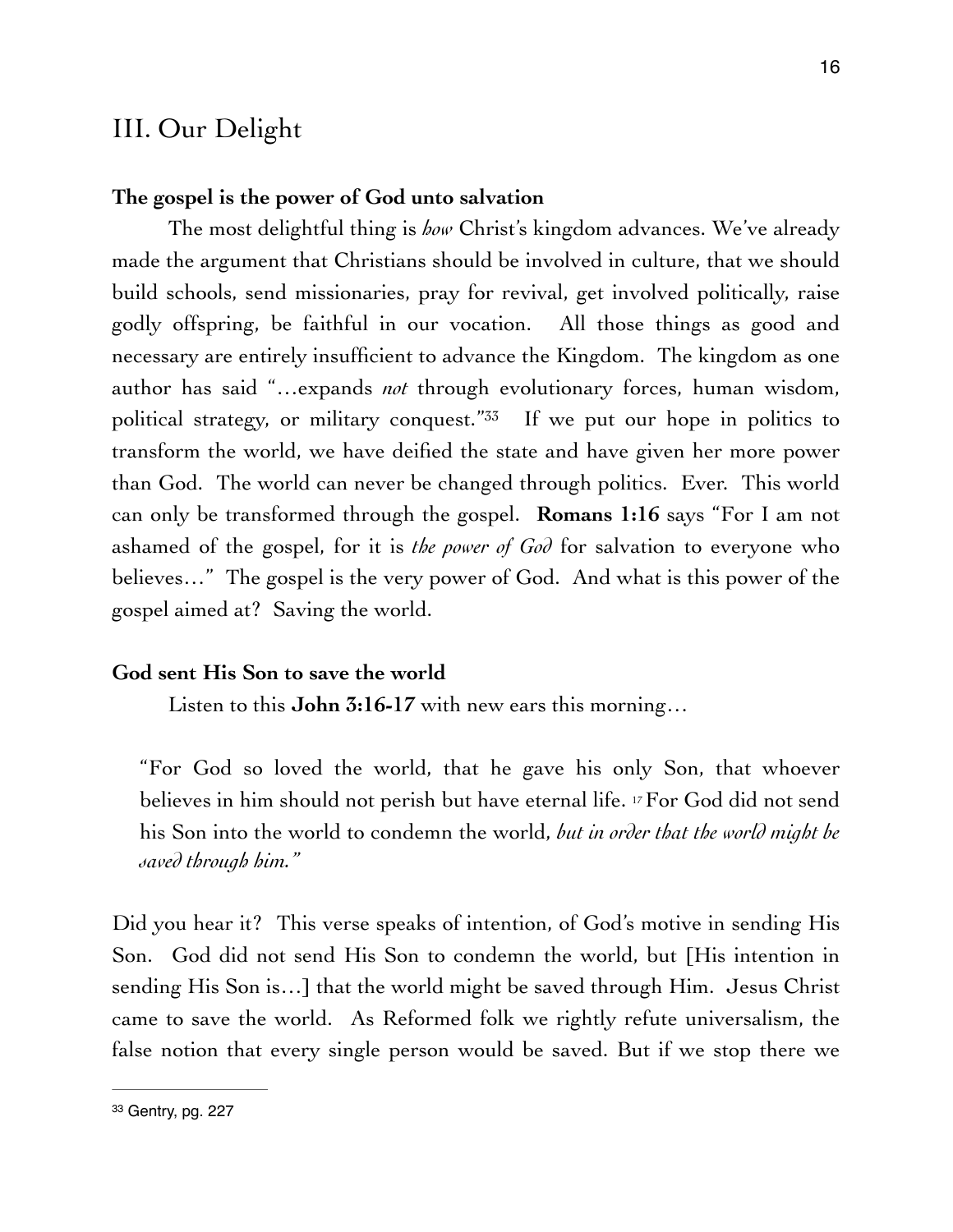<span id="page-16-5"></span><span id="page-16-4"></span>miss the glory of this verse[.](#page-16-0)<sup> $34$ </sup> This verse is *not* teaching Jesus will save every person, but it is teaching that the grand design of Christ's mission will one day be realized, namely, that "the world as a system (a cosmos)…will be redeemed."<sup>[35](#page-16-1)</sup> "God did not send his Son into the world to condemn the world, *but in order that the world might be saved through him."* How can I say that?

<span id="page-16-7"></span><span id="page-16-6"></span>Because that's what God said in His covenant to Abraham.<sup>36</sup> Genesis 12:3 "...in you all the families of the earth shall be blessed."<sup>37</sup>

This is what God promised in the Psalms. **Psalm 22:27** "*All the ends of the earth shall remember and turn to the Lord.*"

This is what God promised in the Prophets. **Isaiah 2:2** "It shall come to pass in the latter days that the mountain of the house of the Lord shall be established as the highest of the mountains…*and all the nations shall flow to it."*

The gospels simply reaffirming what the OT has already laid down. The mustard seed will turn into the greatest tree in the earth where all the nations find rest and shade and food. The secret leaven will penetrate the whole batch of dough.

<span id="page-16-0"></span><sup>&</sup>lt;sup>[34](#page-16-4)</sup> "The passion for missions is quenched when we lose sight of the grandeur of the evangel...It is a fact that many, persuaded as they rightly are of the particularism of the plan of salvation and of its various corollaries, have found it difficult to proclaim the full, free, and unrestricted overture of gospel grace." John Murray quoted in Iain Murray's *The Old Evangelicalism,* (Carlisle, PA.,: The Banner of Truth Trust, 2005), pg. 105

<span id="page-16-1"></span>[<sup>35</sup>](#page-16-5) Gentry, pg. 276.

<span id="page-16-2"></span>[<sup>36</sup>](#page-16-6) And in the New Covenant, Jeremiah 31:34 "And no longer shall each one teach his neighbor and each his brother, saying, 'Know the Lord,' for they shall all know me, from the least of them to the greatest, declares the Lord."

<span id="page-16-3"></span>[<sup>37</sup>](#page-16-7) See Romans 4:13 and Matthew 5:5